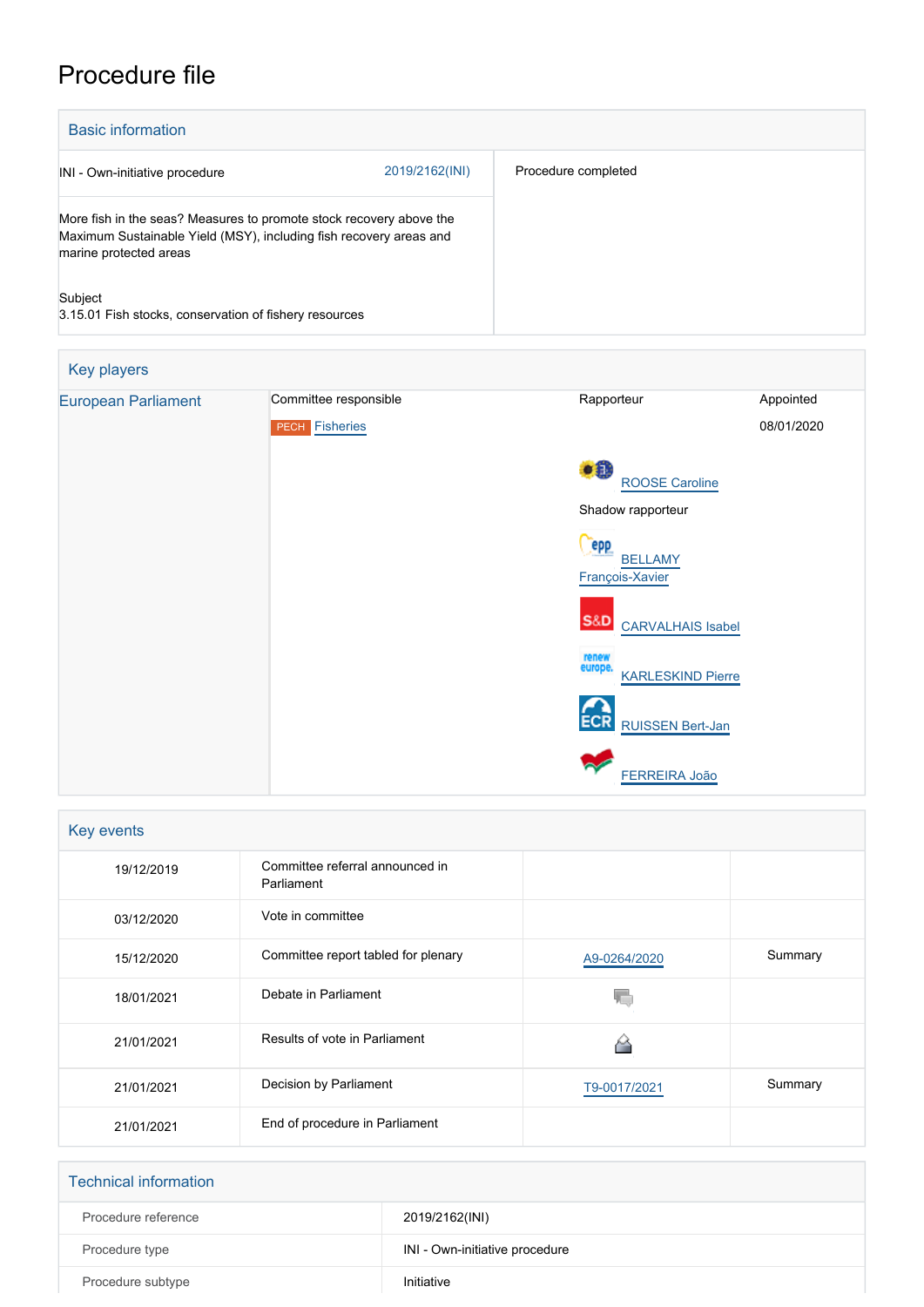| Legal basis                | Rules of Procedure EP 54 |
|----------------------------|--------------------------|
| Stage reached in procedure | Procedure completed      |
| Committee dossier          | PECH/9/01971             |

### Documentation gateway

| <b>Boodinghandi</b> galeway                         |              |            |    |         |
|-----------------------------------------------------|--------------|------------|----|---------|
| Committee draft report                              | PE650.373    | 10/07/2020 | EP |         |
| Amendments tabled in committee                      | PE657.286    | 11/09/2020 | EP |         |
| Committee report tabled for plenary, single reading | A9-0264/2020 | 15/12/2020 | EP | Summary |
| Text adopted by Parliament, single reading          | T9-0017/2021 | 21/01/2021 | EP | Summary |
| Commission response to text adopted in plenary      | SP(2021)223  | 09/07/2021 | EC |         |

## More fish in the seas? Measures to promote stock recovery above the Maximum Sustainable Yield (MSY), including fish recovery areas and marine protected areas

The Committee on Fisheries adopted the own-initiative report by Caroline ROOSE (Greens/EFA, BE) on more fish in the seas? Measures to promote stock recovery above the maximum sustainable yield (MSY), including fish recovery areas and marine protected areas.

By 2020, the marine environment was supposed to have achieved good environmental status and the exploitation of all fish stocks was supposed to be at a sustainable level. Although progress is being made, the targets set in the Marine Strategy Framework Directive (MSFD) and the CFP have not been met.

#### Improving fisheries management to end overfishing

Members reiterated their call for full implementation of the Common Fisheries Policy with the aim of restoring and maintaining populations of fish stocks above biomass levels capable of producing MSY.

They called on the Commission and the Member States to:

- strengthen scientific coverage with the objective that 100 % of the fish stocks exploited in European waters be assessed at the latest by 2025 and that the MSY can be calculated for all these stocks, where scientifically possible;

- take the necessary steps in order to improve data collection on recreational fisheries, considering their environmental impact and socio-economic value.

For its part, the Commission should:

- support plans to improve selectivity and establish which practices are harmful to stocks, ocean biodiversity and marine environments and to introduce measures to limit and change them;

- support plans to improve selectivity and survival of non-target species, and to take into account the results of studies showing the detrimental impacts of fishing techniques such as bottom-contacting gear or fish aggregating devices (FADs) by strongly limiting their use;

- study the relevance of using indicators other than MSY in fisheries management that would take into account species interactions and socioeconomic factors as well as the effects of climate change and pollution;

- ensure that Member States adopt data collection programmes that cover the impact of fishing activities on the wider environment, including on the bycatch of sensitive species, and on the seabed.

#### Rebuild and restore

Overall, Members considered that the EU, following the evaluation of the CFP by 2022, should, where necessary, adapt current fisheries management practices and accelerate the transition towards low-impact fisheries, in order not only to preserve fish stocks at current levels but also, more importantly, to rebuild fish stocks and restore marine ecosystems.

The report underlined the importance of small-scale coastal fishing and believes that this sector can significantly facilitate transition to sustainable fish stock management.

Expanding the network of protected areas and improving its management

Although the EU has made progress and met the target of designating 10 % of Europes waters as protected areas, the network of marine protected areas (MPAs) is far from being fully effective. When successful, marine protected areas offer large socio-economic benefits, especially for coastal communities and the fisheries and tourism sector, and that MPAs can perform key ecological functions for the reproduction of fish stocks (providing spawning grounds and nurseries) and improve their resilience.

Member States are urged to set strong and effective management plans for the existing and future MPAs and to put in place stronger control, monitoring and surveillance measures to ensure that MPAs are respected.

The importance of having a comprehensive and coherent approach when establishing MPAs, by not only limiting commercial fishing activities but also tackling other activities such as fossil fuel exploration and exploitation, mining, large-scale aquaculture, dredging, offshore wind farms,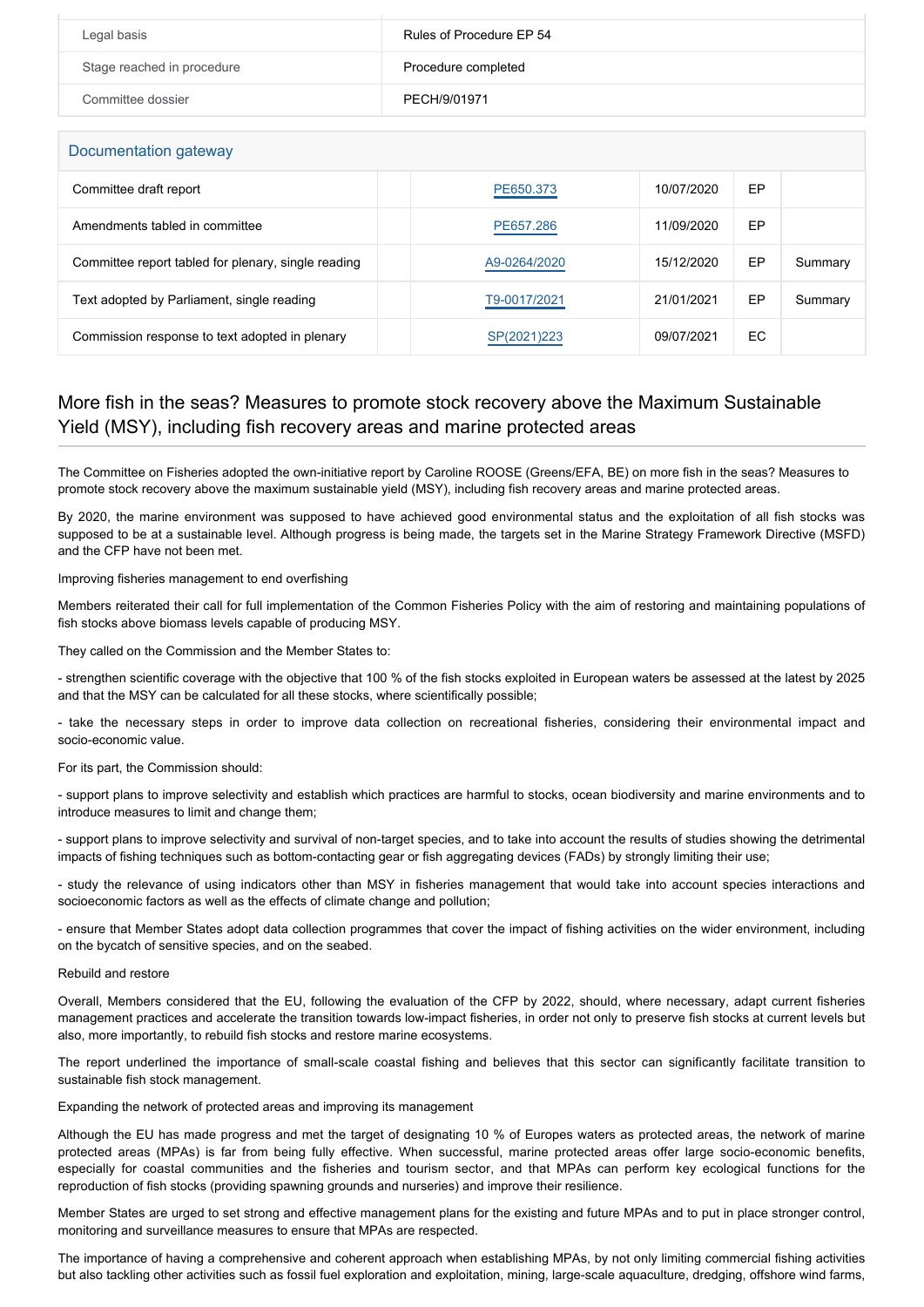transport, and recreational fisheries and other leisure activities.

Member States are invited to expand the network of fish stock recovery areas under the CFP, especially where there is clear evidence of heavy concentrations of fish below minimum conservation reference size or of spawning grounds.

Tackling other environmental factors threatening fish stock recovery

In this regard, the report stressed that rapid and strong action to fight climate change is essential for the preservation of healthy marine organism populations and habitats, and therefore for the continuity of sustainable fishing activity and for food security in the long term.

Stressing the need to involve fishermen in the fight against pollution of the seas and oceans, Members called on the Commission to urge Member States to adopt legislation authorising fishermen to bring to land any waste caught at sea.

## More fish in the seas? Measures to promote stock recovery above the Maximum Sustainable Yield (MSY), including fish recovery areas and marine protected areas

The European Parliament adopted by 362 votes to 248, with 71 abstentions, a resolution on more fish in the seas? Measures to promote stock recovery above the maximum sustainable yield (MSY), including fish recovery areas and marine protected areas.

The Common Fisheries Policy (CFP) is not yet fully implemented and some of its measures such as the establishment of fish stock recovery areas have not been used. According to STECF, some 38% of stocks in the North-East Atlantic and 92% of those under scientific assessment in the Mediterranean and Black Sea are overfished despite the legal requirement to stop overfishing by 2020.

Improving fisheries management to end overfishing

Parliament reiterated its call for full implementation of the Common Fisheries Policy with the aim of restoring and maintaining populations of fish stocks above biomass levels capable of producing MSY. It called on the Commission and the Member States to:

- strengthen scientific coverage with the objective that 100 % of the fish stocks exploited in European waters be assessed at the latest by 2025 and that the MSY can be calculated for all these stocks, where scientifically possible;

- take the necessary steps in order to improve data collection on recreational fisheries, considering their environmental impact and socio-economic value.

For its part, the Commission should:

- present its proposals for Total Allowable Catches (TACs) as provided for in the CFP Regulation;

- strengthen the implementation of the ecosystem approach to fisheries management, including by increasingly applying multi-species approaches, in order to minimise the negative impacts of fishing activities and other factors such as climate change on marine ecosystems, fish populations and society and to ensure ocean resilience to climate change;

- support plans to improve selectivity and establish which practices are harmful to stocks, ocean biodiversity and marine environments and to introduce measures to limit and change them;

- support plans to improve selectivity and survival of non-target species, and to take into account the results of studies showing the detrimental impacts of fishing techniques such as bottom-contacting gear or fish aggregating devices (FADs) by strongly limiting their use;

- study the relevance of using indicators other than MSY in fisheries management that would take into account species interactions and socioeconomic factors as well as the effects of climate change and pollution;

- ensure that Member States adopt data collection programmes that cover the impact of fishing activities on the wider environment, including on the bycatch of sensitive species, and on the seabed.

Transition to low-impact fishing

Overall, Members considered that the EU, following the evaluation of the CFP by 2022, should, where necessary, adapt current fisheries management practices and accelerate the transition towards low-impact fisheries, in order not only to preserve fish stocks at current levels but also, more importantly, to rebuild fish stocks and restore marine ecosystems.

The resolution underlined the importance of small-scale coastal fishing and believes that this sector can significantly facilitate transition to sustainable fish stock management. Artisanal fisheries should receive special attention and support.

Expanding the network of protected areas and improving its management

Although the EU has made progress and met the target of designating 10 % of Europes waters as protected areas, the network of marine protected areas (MPAs) is far from being fully effective, as only a very small share of the existing MPAs have management plans and protection measures.

Member States are urged to set strong and effective management plans for the existing and future MPAs and to put in place stronger control, monitoring and surveillance measures to ensure that MPAs are respected.

The Commission is urged to set strong science-based MPA management guidelines for Member States and to establish a classification of MPAs taking into account their stage of establishment, management plans and ecosystemic benefits. It should accompany fisheries agreements with third countries with management and governance measures such as protected marine areas.

The resolution insisted on the importance of having a comprehensive and coherent approach when establishing MPAs, by not only limiting commercial fishing activities but also tackling other activities such as fossil fuel exploration and exploitation, mining, large-scale aquaculture, dredging, offshore wind farms, transport, and recreational fisheries and other leisure activities.

Member States are invited to expand the network of fish stock recovery areas under the CFP, especially where there is clear evidence of heavy concentrations of fish below minimum conservation reference size or of spawning grounds.